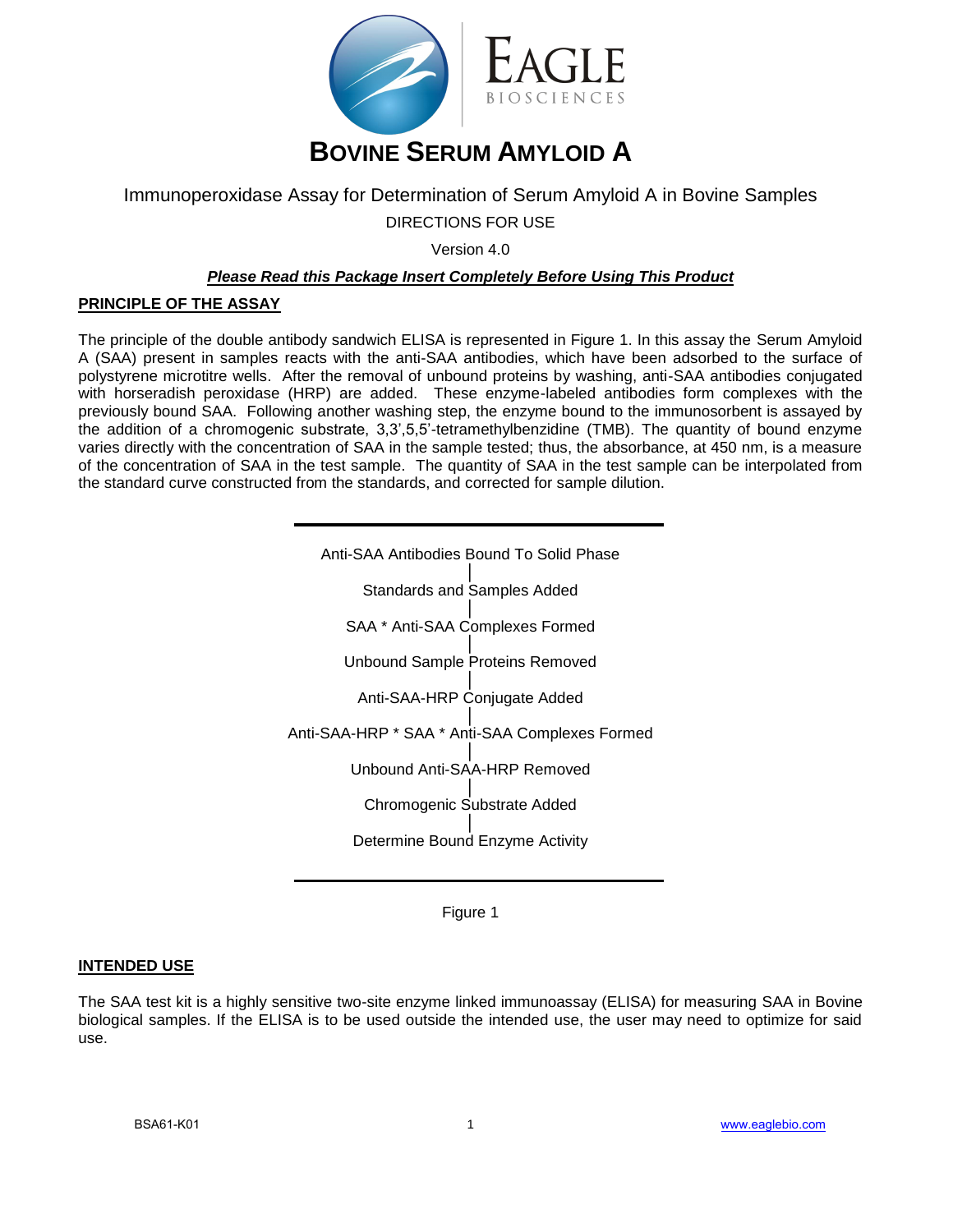#### **LIMITATION OF THE PROCEDURE**

### **FOR RESEARCH USE ONLY. NOT FOR DIAGNOSTIC PURPOSES. IN VITRO USE ONLY.**

Reliable and reproducible results will be obtained when the assay procedure is carried out with a complete understanding of the information contained in the package insert instructions and with adherence to good laboratory practice. Factors that might affect the performance of the assay include instrument function, cleanliness of glassware, quality of distilled or deionized water, and accuracy of reagent and sample pipetting, washing technique, incubation time or temperature. Do not mix or substitute reagents with those from other lots or sources.

#### **KIT COMPONENTS**

**The expiration date for the kit and its components is stated on the box label. All components should be stable up to the expiration date if stored and used per this kit protocol insert.** 

| Component                                                                 | <b>Description</b>                                                                                                                  | Preparation                                         | <b>Storage</b>                                                                                                               | <b>Stability</b>                                                                                                                                           |
|---------------------------------------------------------------------------|-------------------------------------------------------------------------------------------------------------------------------------|-----------------------------------------------------|------------------------------------------------------------------------------------------------------------------------------|------------------------------------------------------------------------------------------------------------------------------------------------------------|
| <b>ELISA Micro Plate.</b><br>antibody coated                              | One plate of 12 removable<br>8 well strips, antibody<br>coated                                                                      | Ready to use as<br>supplied.                        | 4-8°C. In sealed foil<br>bag with desiccant                                                                                  | With proper storage the plate<br>strips are stable until the<br>expiration date.                                                                           |
| <b>Enzyme Conjugated</b><br><b>Detection Antibody</b>                     | One vial of 150µL of 100X<br>Horseradish Peroxidase<br>Conjugated antibody in a<br>stabilizing buffer                               | <b>Dilute 1/100</b><br>immediately prior to<br>use. | 4-8 $\degree$ C in the dark                                                                                                  | The working conjugate solution<br>should be diluted immediately<br>prior to use. The 100X<br>conjugate is stable until the<br>expiration date.             |
| <b>Calibrator</b>                                                         | One vial of calibrator                                                                                                              | Refer to the Certificate<br>of Analysis (CoA).      | 4-8°C for lyophilized<br>calibrator. Aliquoted<br>and frozen if re-<br>constituted. Avoid<br>multiple freeze-thaw<br>cycles. | The working standard solutions<br>should be prepared immediately<br>prior to use.                                                                          |
| <b>Diluent Concentrate</b>                                                | One 50 mL bottle of 5X<br>diluent buffer                                                                                            | Dilute 1/5 to make 1X<br>working solution.          | 4-8 $\degree$ C for both 1X<br>working solution and<br>5X concentrate                                                        | The 1X working solution is<br>stable for at least one week from<br>the date of preparation. The 5X<br>concentrate is stable until the<br>expiration date.  |
| <b>Wash Solution</b><br>Concentrate                                       | One 50 mL bottle of 20X<br>wash solution                                                                                            | Dilute 1/20 to make 1X<br>working solution.         | 4-8 $\degree$ C for both 1X<br>working solution and<br>20X concentrate                                                       | The 1X working solution is<br>stable for at least one week from<br>the date of preparation. The<br>20X concentrate is stable until<br>the expiration date. |
| Chromogen-<br><b>Substrate Solution</b>                                   | One bottle of 12 mL<br>$3.3', 5.5'$ -<br>tetramethylbenzidine<br>(TMB) and hydrogen<br>peroxide in citric acid<br>buffer at pH 3.3. | Ready to use as<br>supplied                         | 4-8 $\degree$ C in the dark                                                                                                  | Protect from light. The Substrate<br>Solution is stable until the<br>expiration date.                                                                      |
| <b>STOP Solution</b><br><b>WARNING: Avoid</b><br><b>Contact with Skin</b> | One 12 mL bottle of 0.3 M<br>sulfuric acid.                                                                                         | Ready to use as<br>supplied                         | $4-8^\circ C$                                                                                                                | The Stop Solution is stable until<br>the expiration date.                                                                                                  |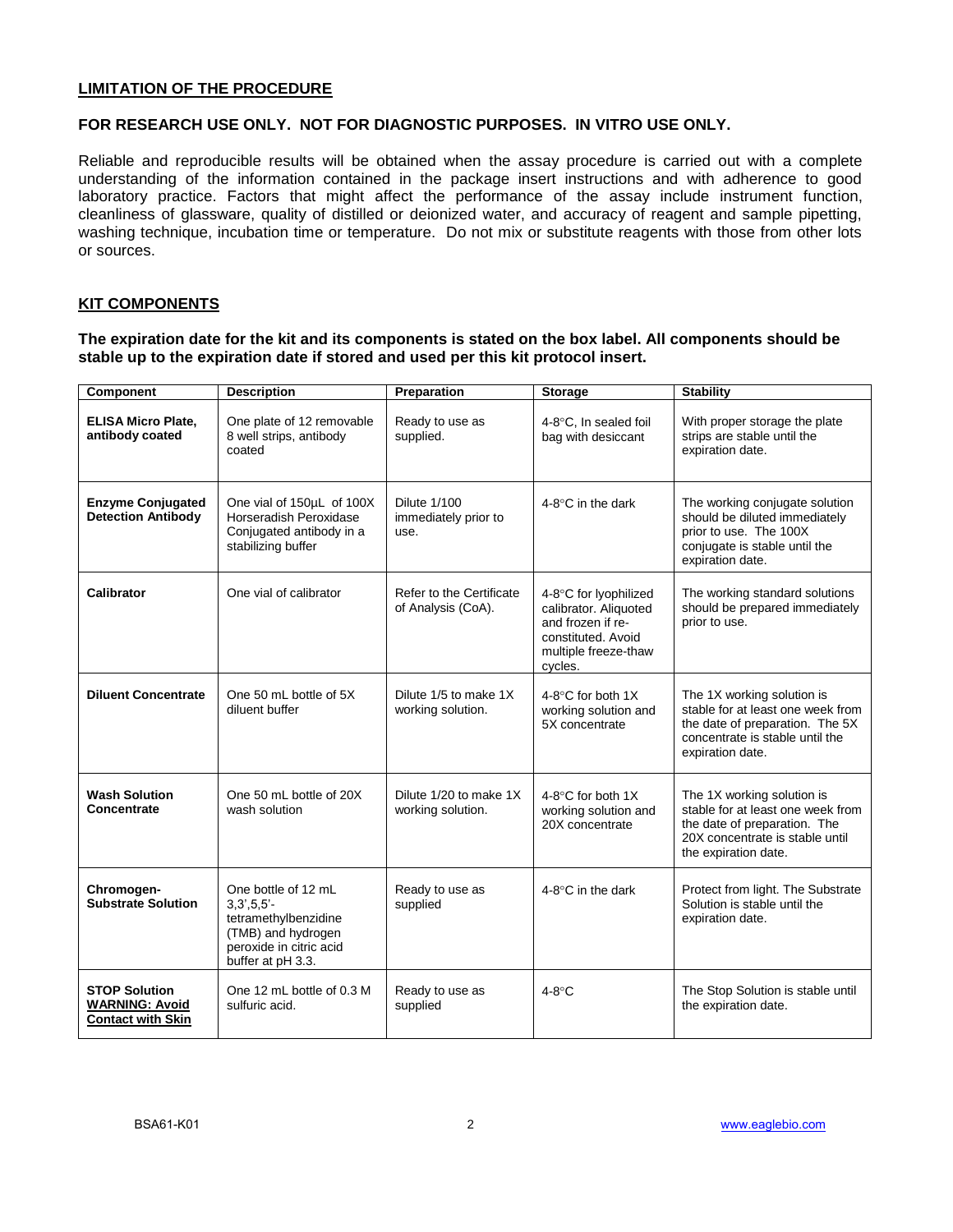# **MATERIALS REQUIRED BUT NOT PROVIDED**

- Precision pipettes (2  $\mu$ L to 100  $\mu$ L) for making and dispensing dilutions
- Test tubes
- Squirt bottle or Microtitre washer/aspirator
- $\bullet$  Distilled or Deionized H<sub>2</sub>O
- Microtitre Plate reader
- Assorted glassware for the preparation of reagents and buffer solutions
- Centrifuge for sample collection
- Anticoagulant for plasma collection
- Timer

## **SPECIMEN COLLECTION AND HANDLING**

All blood components and biological materials should be handled as potentially hazardous. Follow universal precautions when handling and disposing.

If blood samples are clotted, grossly hemolyzed, lipemic, or the integrity of the sample is of concern, make a note and interpret results with caution.

The sample collection and storage conditions listed below are intended as general guidelines. Sample stability has not been evaluated.

- Serum samples Blood should be collected by venipuncture. The serum should be separated from the cells after clot formation by centrifugation. Remove serum and assay immediately or aliquot and store samples at –80°C (preferably) or -20°C. Avoid repeated freeze-thaw cycles.
- Plasma samples Blood should be collected into a container with an anticoagulant and then centrifuged. Assay immediately or aliquot and store samples at  $-80^{\circ}$ C (preferably) or -20 $^{\circ}$ C. Avoid repeated freezethaw cycles.
- Urine samples Collect mid-stream using sterile or clean urine collector. Centrifuge to remove cell debris. Assay immediately or aliquot and store samples at  $-80^{\circ}$ C (preferably) or  $-20^{\circ}$ C. Avoid repeated freezethaw cycles.
- Known interfering substances Azide and thimerosal at concentrations higher than 0.1% inhibits the enzyme reaction.

# **DILUTION OF SAMPLES**

The assay requires that each test sample be diluted before use. All samples should be assayed in duplicate each time the assay is performed. The recommended dilutions are only suggestions. Dilutions should be based on the expected concentration of the unknown sample such that the diluted sample falls within the dynamic range of the standard curve. If unsure of sample level, a serial dilution with one or two representative samples before running the entire plate is highly recommended.

- $\bullet$  Serum samples Recommended starting dilution is 1/500. To prepare a 1/500 dilution of a sample, transfer 5 µL of sample to 495 µL of 1X diluent. This gives you a 1/100 dilution. Next, dilute the 1/100 by transferring 120 µL into 480 µL of 1X diluent. This gives you a 1/500 dilution. Mix thoroughly each stage.
- Plasma samples Recommended starting dilution is 1/500. To prepare a 1/500 dilution of a sample, transfer 5 µL of sample to 495 µL of 1X diluent. This gives you a 1/100 dilution. Next, dilute the 1/100 by transferring 120 µL into 480 µL of 1X diluent. This gives you a 1/500 dilution. Mix thoroughly each stage.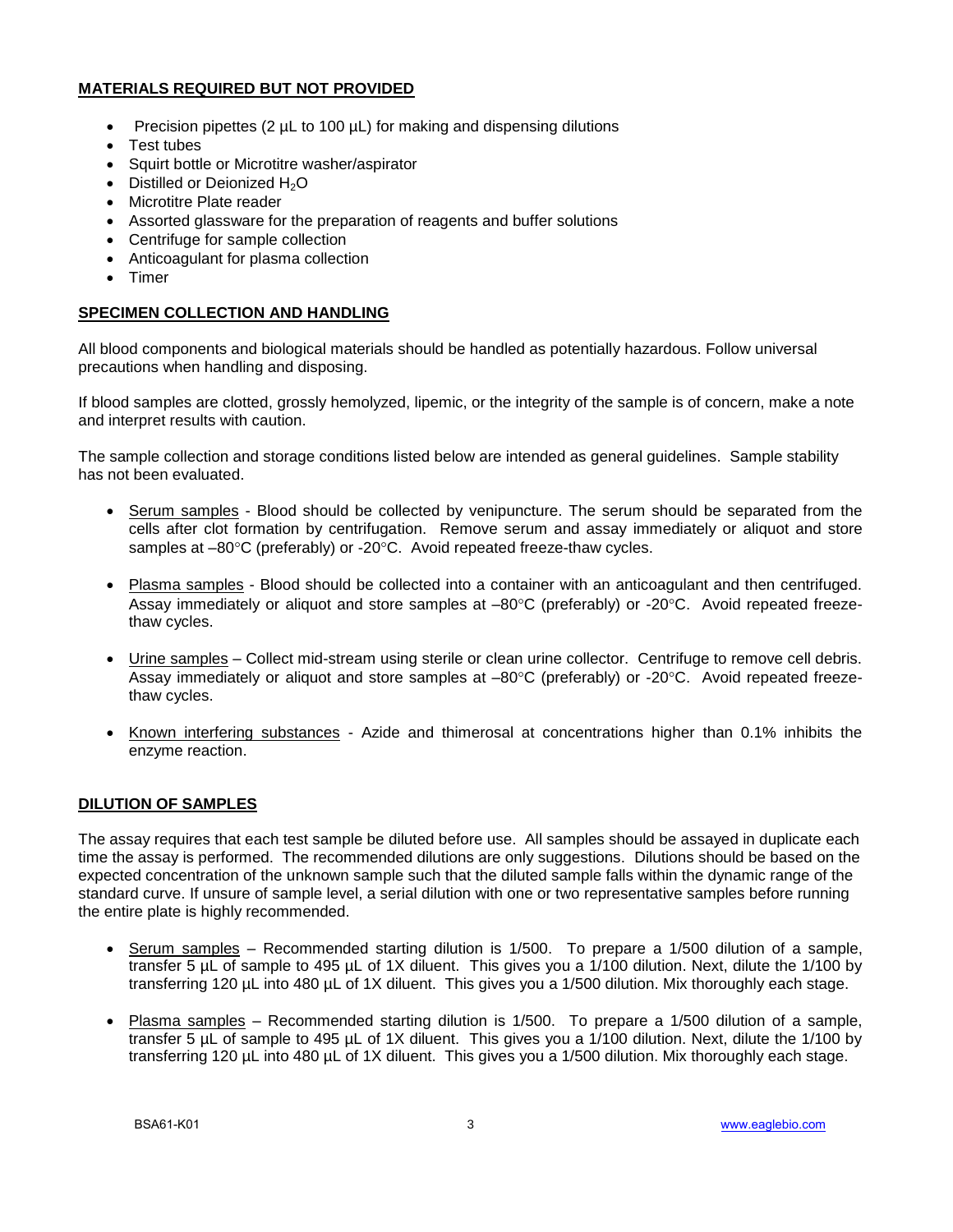### **REAGENT PREPARATION**

- **Bring all reagents to room temperature (16C to 25C) before use.**
- Diluent Concentrate The Diluent Solution supplied is a 5X Concentrate and must be diluted 1/5 with distilled or deionized water (1 part buffer concentrate, 4 parts dH2O).
- Wash Solution Concentrate The Wash Solution supplied is a 20X Concentrate and must be diluted 1/20 with distilled or deionized water (1 part buffer concentrate, 19 parts dH2O). Crystal formation in the concentrate may occur when storage temperatures are low. Warming of the concentrate to 30-35°C before dilution can dissolve crystals.
- Enzyme-Antibody Conjugate Calculate the required amount of working conjugate solution for each microtitre plate test strip by adding 10 µL Enzyme-Antibody Conjugate to 990 µL of 1X Diluent for each test strip to be used for testing. Dilute immediately before use and protect from light. Mix uniformly, but gently. Avoid foaming.
- Pre-coated ELISA Micro Plate Ready to use as supplied. Unseal foil pouch and remove plate from pouch. Remove all strips and wells that will not be used in the assay and place back in pouch and re-seal along with desiccant.
- Bovine SAA Calibrator Prepare according to the lot specific Certificate of Analysis.

# **ASSAY PROCEDURE**

### **1. All samples and standards should be assayed in duplicates.**

2. The Standards and the test sample(s) should be loaded into the ELISA wells as quickly as possible to avoid a shift in OD readings. Using a multichannel pipette would reduce this occurrence.

Pipette 100 μL of

| Standard 0 | (0.0 ng/mL) in duplicate    |
|------------|-----------------------------|
| Standard 1 | 26.34 (ng/mL) in duplicate  |
| Standard 2 | 39.51 (ng/mL) in duplicate  |
| Standard 3 | 59.26 (ng/mL) in duplicate  |
| Standard 4 | 88.89 (ng/mL) in duplicate  |
| Standard 5 | 133.33 (ng/mL) in duplicate |
| Standard 6 | 200 (ng/mL) in duplicate    |
| Standard 7 | 300 (ng/mL) in duplicate    |

- 3. Pipette 100 μL of sample (in duplicate) into pre designated wells.
- 4. Incubate the micro titer plate at room temperature for sixty ( $60 \pm 2$ ) minutes. Keep plate covered and level during incubation.
- 5. Following incubation, aspirate the contents of the wells.
- 6. Completely fill each well with appropriately diluted Wash Solution and aspirate. Repeat three times, for a total of four washes. If washing manually: completely fill wells with wash buffer, invert the plate then pour/shake out the contents in a waste container. Follow this by sharply striking the wells on absorbent paper to remove residual buffer. Repeat 3 times for a total of four washes.